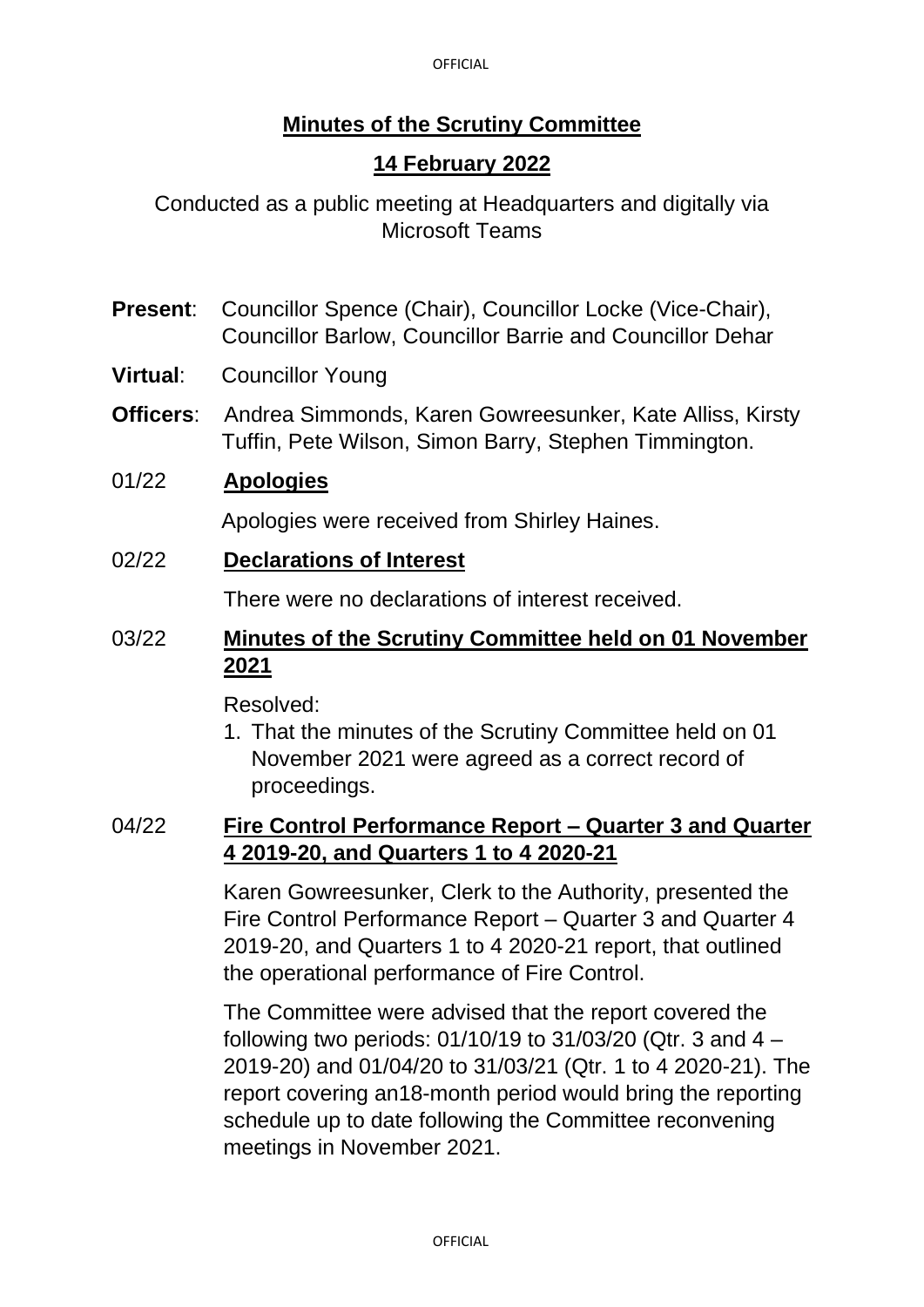The Committee were advised that of the 65,997 emergency calls received for West Midlands Fire Service (WMFS), Fire Control mobilised 56% of the incidents. The mobilisation ratio of calls had been dependent upon the following:

- Calls challenging automated fire alarms (AFAs)
- Calls challenging special service calls that were deemed non-emergency
- Repeat 999 calls
- Use of 999eye footage/imagery

The average length of time for the critical incident types, for 999 calls to mobilise appliances had been within the WMFS aim of under 80 seconds.

The Committee were advised that Fire Control had successfully recruited 8 individuals to join two Fire Control training courses. 215 applicants were received, 28 of which were shortlisted with a ratio of 29% male/79% female and 18% were BAME. Of the successful 8 applicants, 1 had been male and 1 had identified as BAME.

Work had been conducted with the Command-and-Control Supplier, Capita, to upgrade the Vision Command and Control system used for integrated calls, incident and resource management across WMFS, and to upgrade the current 'Vision 3' to 'Vision 4'. It had been anticipated that the new system would go live on Monday 28<sup>th</sup> February.

Members praised WMFS staff for all their had work and dedication throughout the pandemic.

Resolved:

- 1. That it be agreed that the Fire Control performance update for the following two periods, be noted:
	- 01/10/19 to 31/03/20 (quarters 3 and 4, 2019/20)
	- 01/04/20 to 31/03/21 (quarters 1 to 4, 2020/21)

#### 05/22 **Scrutiny Review of Safe and Well 2022**

Andrea Simmonds, Head of Community Safety, presented the Scrutiny Review of Safe and Well 2022 report that outlined the proposal for Scrutiny Committee to review safe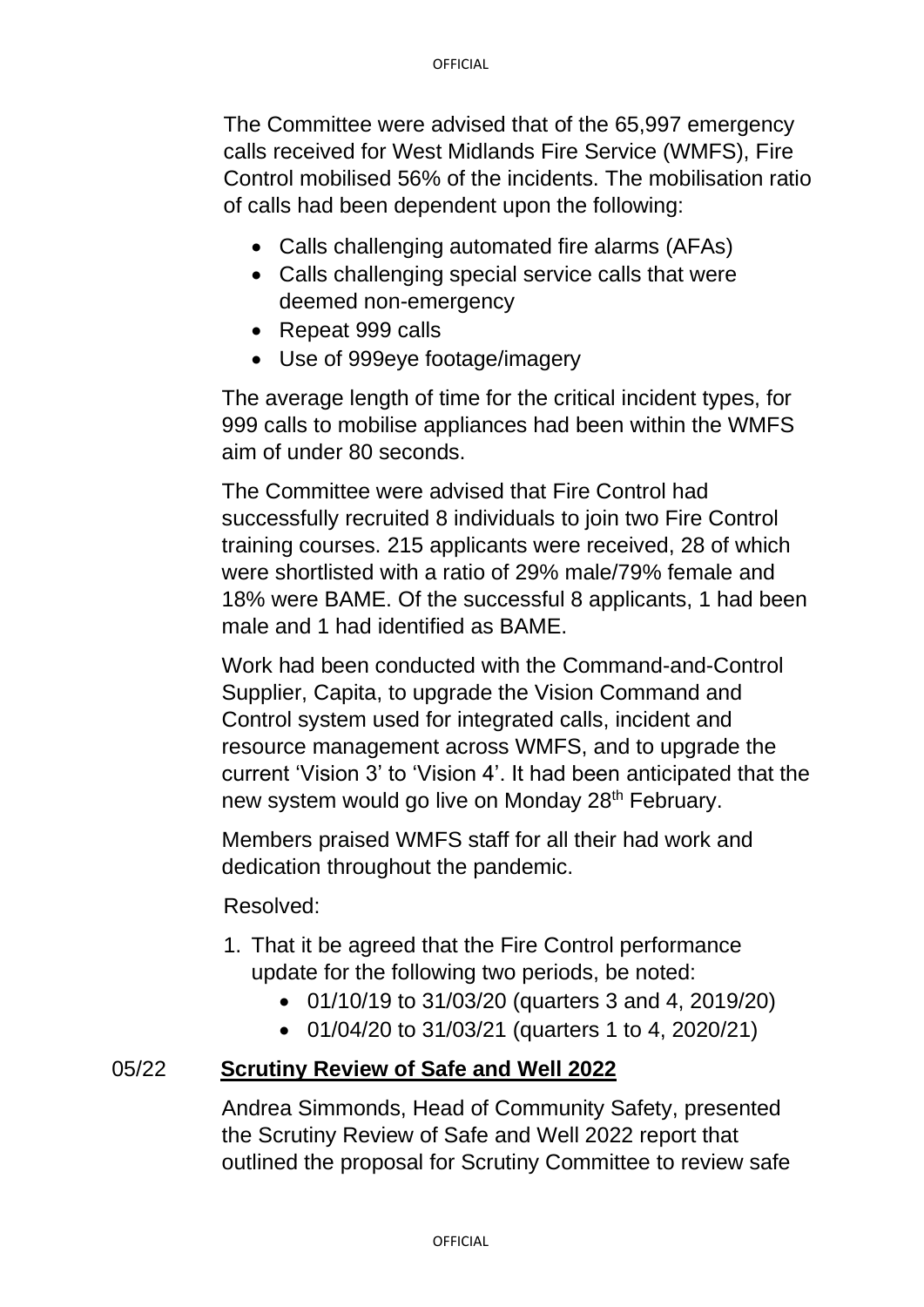and wells (SAW) following their concerns raised prepandemic, on the impact on relations with partners/referrals for SAW as a result of the Falls Response contracts and the Back Home Safe and Well pilot in 2018.

The Committee were advised that there had been new developments in SAW that would be beneficial to consider in the scope of the review. Those highlighted were:

- Introduction of the Fire Standard for Prevention
- Introduction of the NFCC Person Centred Framework for Home Fire Safety Visits
- The Covid-19 Pandemic
- Introduction of new systems and processes to support the delivery of SAW
- Restructure of the Prevention Team in Headquarters.

The proposed purpose of the review would be to establish that SAW had been effective, reduced the numbers of emergency incidents that WMFS attended, improved the safety and health of those most vulnerable to fire with communities, had targeted based on local, regional and national data and was aligned to national frameworks. WMFS could evidence through a review that SAW reduced the risk and vulnerability from accidental fires or serious/fatal casualty through its:-

- Stratification of risk including peoples understanding of the links between health inequalities and risk and vulnerability to fire
- Record keeping,
- Training and development,
- Performance management,
- Quality assurance and Evaluation
- Established relationships with and the referrals received from partners who work with those identified as being at risk and vulnerable to fire.

A review on remote SAW delivery that occurred during the Covid-19 pandemic would help highlight the value and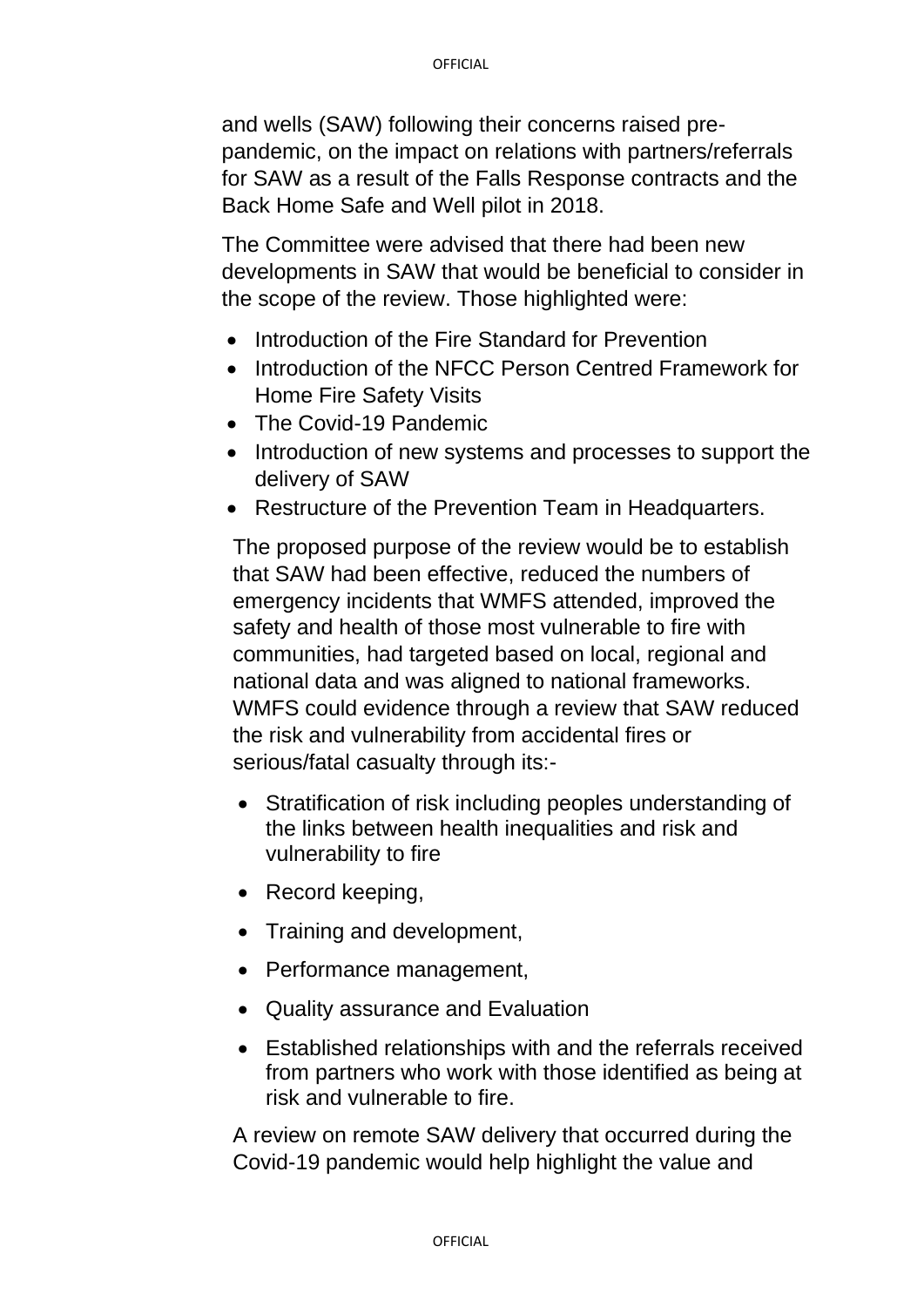benefit it had made as a SAW intervention and establish SAW as a business-as-usual Prevention activity. The draft outcomes and areas of work in progress, as per appendix 1, were also highlighted to the Committee.

It was agreed that the final scoping document be brought to Scrutiny Committee in May 2022. It was agreed that Councillor Spence (Chair), Councillor Barlow and Councillor Dehar would be members of the working group with stakeholders to conduct the review over a 6-month period.

Following questions, Pete Wilson, Strategic Lead (Project Executive) Prevention, advised that during the pandemic, referral numbers had not dropped as much as anticipated and that individuals could refer themselves should they wish to. Members could refer individuals in their wards but had to obtain the individuals permission to do so.

Resolved:

- 1. That is be agreed that the recommendation to proceed with the review of Safe and Well (SAW), as outlined in the report and appendix 1, be approved.
- 2. That it be agreed that a working group be established with the following members:
	- Cllr Barlow
	- Cllr Spence
	- Cllr Dehar

#### 06/22 **Scrutiny Committee Work Programme 2021-2022**

Simon Barry, Assistant Chief Fire Officer, presented the Scrutiny Committee Work Plan for 2021-2022. No changes were requested.

The Chair of the Committee commended Officers for the work they had provided within the work programme.

Resolved:

1. That it be agreed that the Scrutiny Committee Work Programme 2021-2022 be approved.